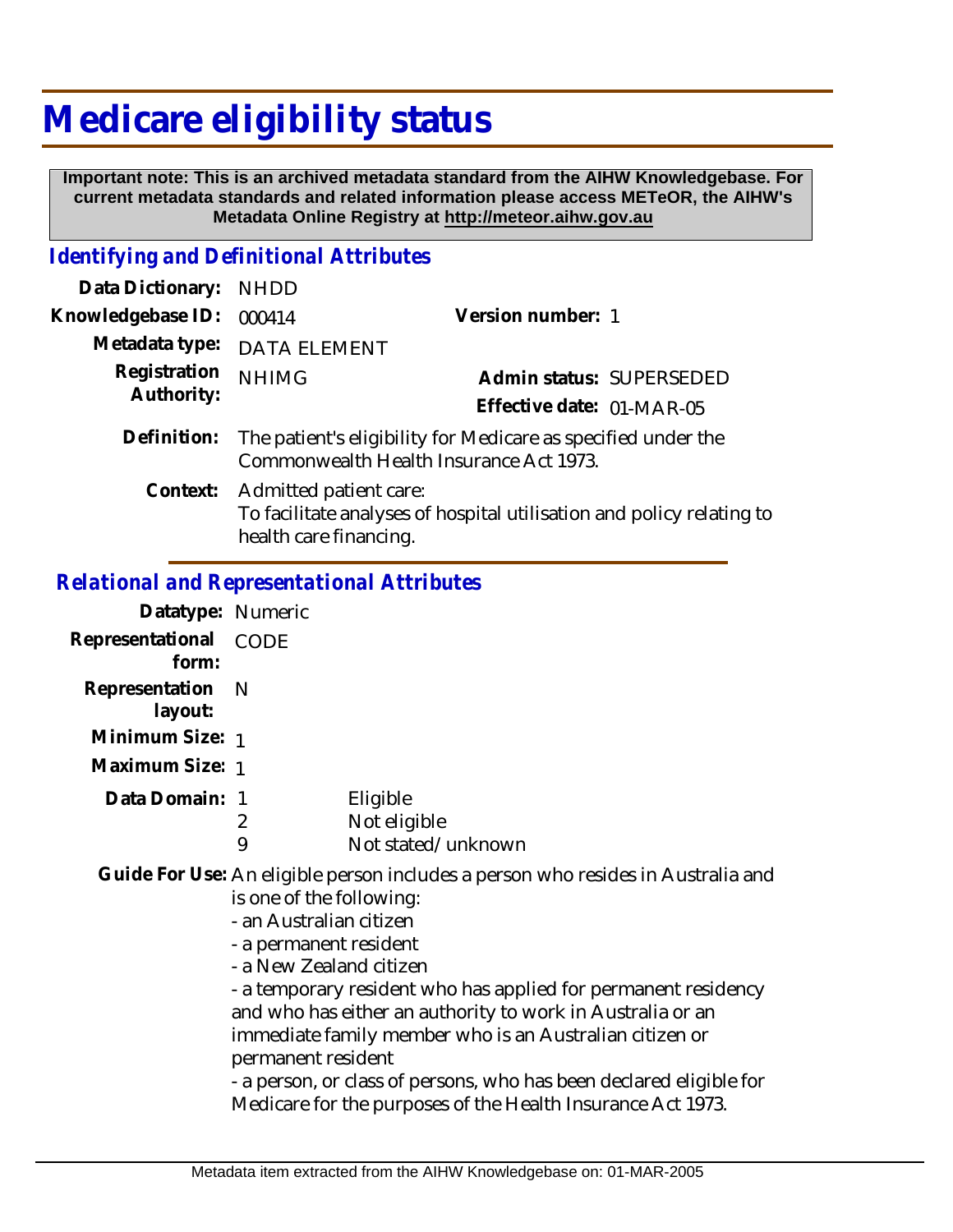Other persons, as temporary residents, who are fully eligible for Medicare include:

- a person who is a head or member of a diplomatic mission or consular post or is a member of such a person's family, where there is a Reciprocal Health Care Agreement in place between Australia and the country they represent (currently United Kingdom, Republic of Ireland, the Netherlands, Malta, Italy, Sweden and Finland) - with the exception of New Zealand diplomats.

Other persons, as visitors or temporary residents, who are eligible for Medicare, in certain circumstances, include: - persons who are visiting Australia and are eligible persons because there is a Reciprocal Health Care Agreement in place between Australia and their usual country of residence (currently United Kingdom, Republic of Ireland, the Netherlands, Malta (eligibility limited to 6 months), Italy (eligibility limited to 6 months), Sweden, Finland and New Zealand - it should be noted that the RHCA with New Zealand and the Republic of Ireland limits the access to medical services for their residents to that of public patients in public hospitals) - with the exception of New Zealand diplomats.

With respect to hospital services, persons covered by an RHCA (except RHCA diplomats as they have full Medicare eligibility) are eligible only as public patients in a public hospital and are ineligible persons if they are admitted as a private patient in either a public or a private hospital;

It should also be noted that some patients can be both an 'eligible person' and either personally or a third party liable for the payment of charges for hospital services received; for example: - prisoners

- patients with Defence Force personnel entitlements
- compensable patients
- Department of Veterans' Affairs beneficiaries
- Nursing Home Type Patients.

Newborn babies take the eligibility status of the mother.

Collection Methods: Commencing with Version 9.0 of the Dictionary, three separate data elements are recorded in the Dictionary:

- Admitted patient election status
- Medicare eligibility status
- Compensable status.